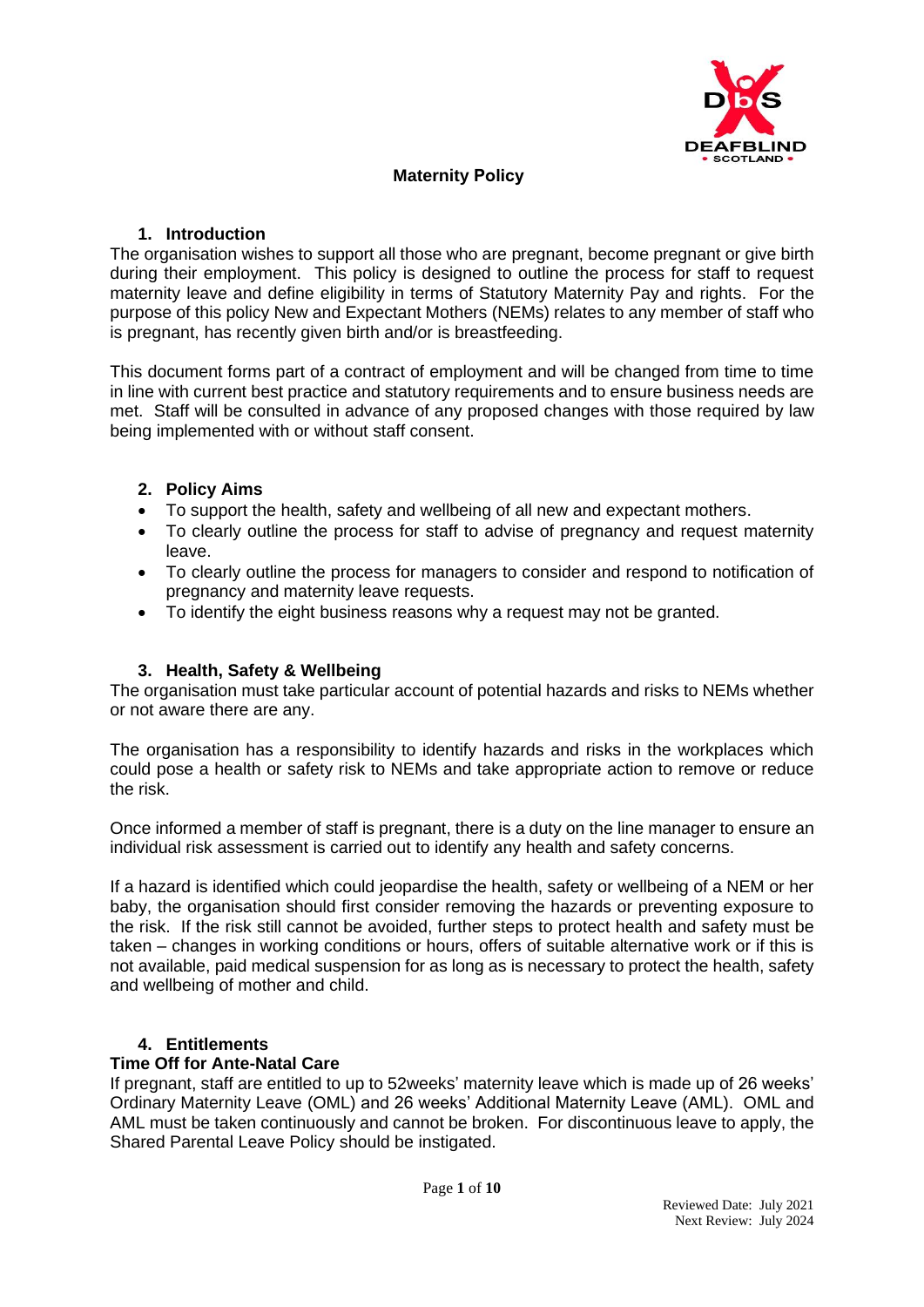

Ante-natal care includes relaxation and parent-craft classes as well as appointments for antenatal care. Paid time off for antenatal appointments will be given. Evidence such as an appointment card may be requested by the line manager.

The right to leave and pay will not apply if a pregnancy ends before the  $24<sup>th</sup>$  week unless given birth and the baby survives. If there is a stillbirth after the 24<sup>th</sup> week of pregnancy, the member of staff has a right to leave and pay.

#### **5. Process**

Staff should tell their line manager as soon as they become pregnant to allow the line manager to completed a NEMs Risk Assessment to protect the health, safety and wellbeing of NEMs and their child.

Staff should inform their line manager as soon as they decide what maternity leave they plan to take. The request must be in writing together with a copy of the MATB1 Form and submitted no later than by the end of the  $15<sup>th</sup>$  week before the expected week of childbirth (EWC) (or as soon as is reasonably practicable).

The request must include the following information:

- They are pregnant
- The EWC (or actual date of birth if it has already happened)
- The date the maternity leave period is to commence and end.

The member of staff can change their mind about the start of maternity leave (as long as this is no sooner than 28<sup>th</sup> week of pregnancy and not later than the EWC. Notice must be given in writing of the change at least 28days before the new date.

# **Confirmation of OML and AML**

The line manager will confirm in writing the date maternity leave will cease. This will be the first working day 52weeks after the start of maternity leave. This will be confirmed in writing within 28 days of receiving the maternity leave request.

#### **6. Maternity Leave**

Maternity leave can begin at any time from the  $28<sup>th</sup>$  week of pregnancy. It will however automatically begin once given birth and the member of staff must inform the organisation as soon as they are able to do so. If absent from work for any reason totally or partly related to pregnancy or childbirth within four weeks of the EWC, this will automatically trigger the start of the Ordinary Maternity Leave.

The Ordinary Maternity Leave continues for 26 weeks. No work is allowed with the organisation during the first two weeks starting from the date of giving birth.

The statutory right to Additional Maternity Leave will begin immediately after the Ordinary Maternity Leave and can continue for up to a further 26 weeks.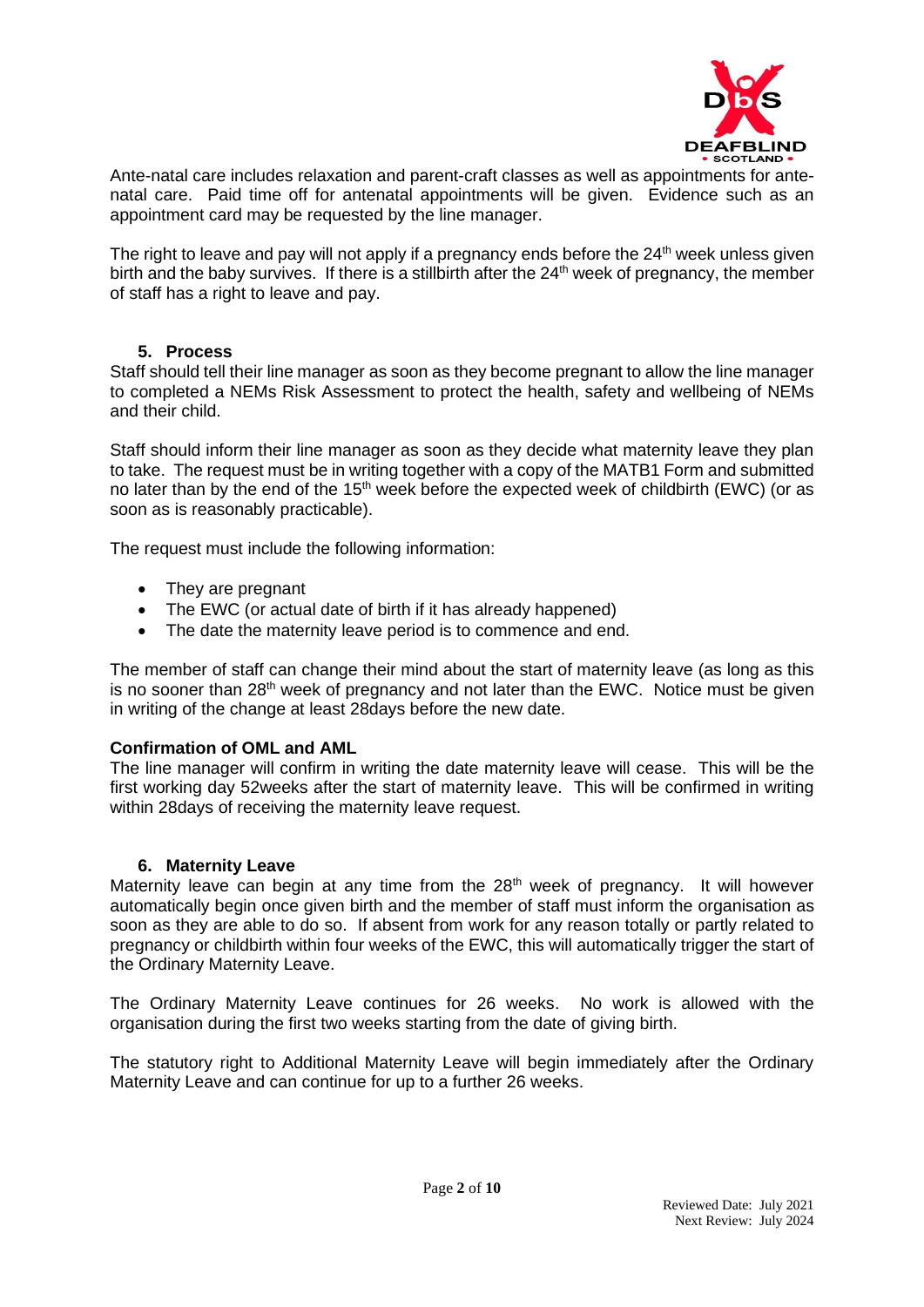

# **7. Returning to Work**

The member of staff will return to work at the end of maternity leave. The organisation will have confirmed this date in writing. If the member of staff wants to return sooner, they must give at least eight weeks' written notice. If eight weeks' written notice is not provided, it will delay the return date and they will not be paid during the period not worked. Staff cannot return to work later than the end of the 52week leave period. If staff do not automatically return at the end of the 52-week leave period, this will be treated as unauthorised absence.

If staff return at the end of the OML, they will return to the same job. If the member of staff decides to take AML, they will return to the same kind of job held before maternity leave, at the same place and in the same capacity. If this is no longer available, the organisation will offer a suitable alternative job on no less favourable terms and conditions than would have applied had they not been on leave, including the quality of working environment and the job must also be suitable and appropriate.

If the member of staff takes AML, they can apply to make a phased return to work on reduced hours and pro-rata pay. They should apply to the line manager at least eight weeks before the proposed date of return. The phased return can last for up to four weeks and at least 50% of contracted working hours each week must be worked.

If the member of staff was full time and they request working on a permanent part-time basis, or in a job-share arrangement, this will be considered sympathetically and in good faith. The request should be made by following the flexible working request procedure.

# **8. Contact During Maternity Leave**

During maternity leave, the manager may contact the member of staff (as long as this is reasonable) and they can contact the organisation. Before maternity leave begins, the frequency and form of contact and also what subjects should be discussed will be agreed. In all cases, we will keep in touch about any promotion opportunities and important changes to the workplace which may affect the member of staff when they return.

# **9. Keeping in Touch Days (KIT)**

If the line manager and member of staff agree, they may work up to ten days during maternity leave without losing the right to maternity leave or pay. Ten KIT days are available regardless of how long the period of maternity leave is. The ten days can be worked at any time during maternity leave with exception of the first two weeks after giving birth.

Staff do not have to work these days and the organisation does not have to agree to them being worked. Prior to starting maternity leave, the line manager will discuss with NEMs the type of work which could be done during the KIT days including attending training, staff meetings, away days or active duty.

The organisation is under no obligation to pay NEMs for working any KIT day and this will be discussed prior to any KIT day being arranged.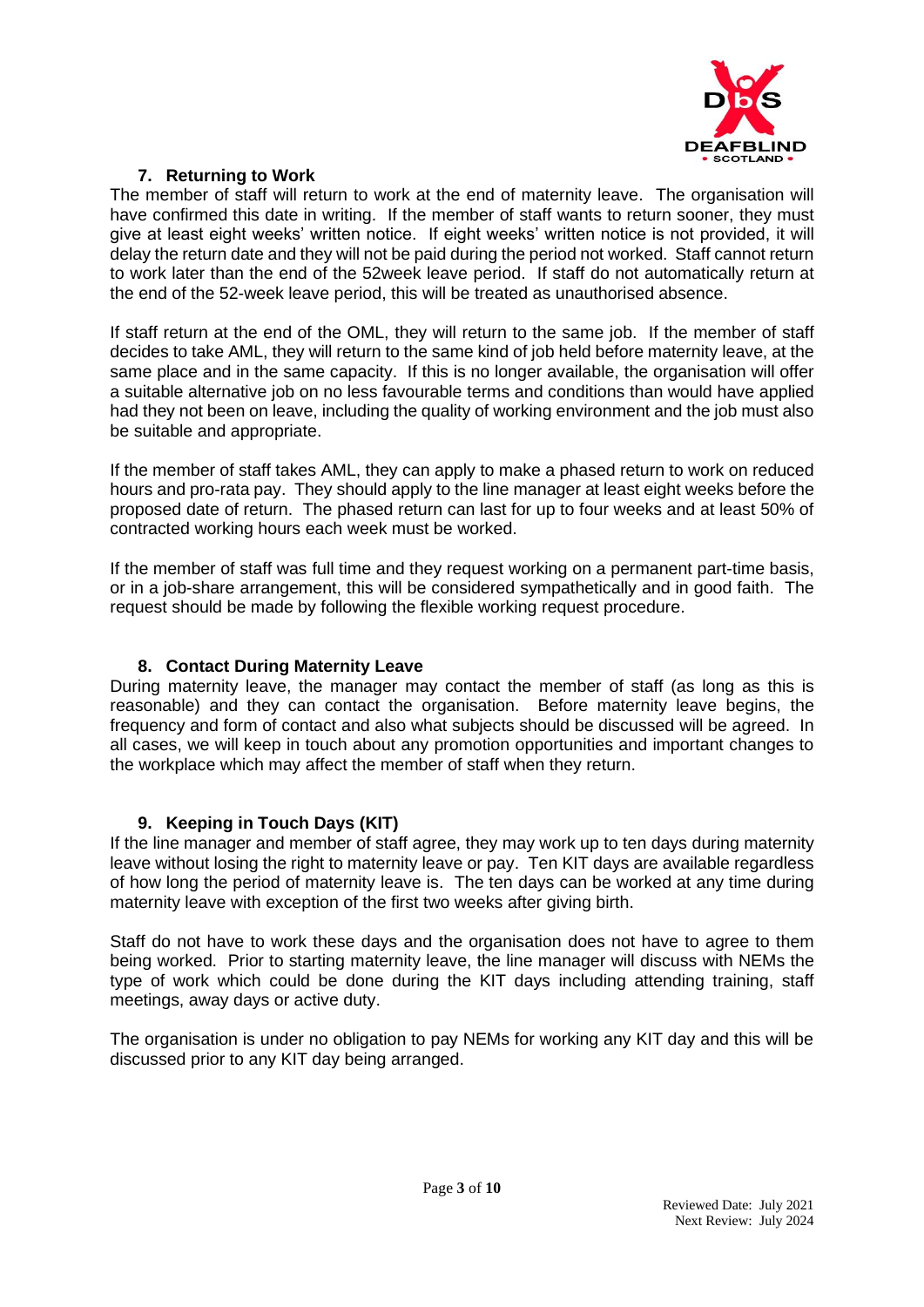

## **10. Returning to Work**

Staff who intend to return to work at the end of OML and AML periods do not need to give any further notification to the employer. However, if they wish to return earlier, they must give at least eight weeks' notice.

Staff have the right to return to their job under her original contract and on no less favourable terms and conditions after OML. After a period of AML, every effort will be made to return them to their original post, if this is not possible, they will be offered a suitable alternative post on no less favourable terms and conditions.

#### **11. Breastfeeding**

The line manager is required to update the NEMs risk assessment upon return to work and to provide breastfeeding women with suitable private rest facilities. The Health & Safety Executive recommends organisations provide:

- A clean and safe environment for women who are breastfeeding.
- Suitable access to a private room to express milk.
- An appropriate refrigerator in which to store milk, if possible.

Requests for flexible working arrangements to support breastfeeding women will be considered.

# **12. Maternity Pay**

#### **Statutory Maternity Pay (SMP)**

Statutory Maternity Pay (SMP) is payable for up to 39weeks. The first six weeks is paid at a rate of 90% of average earnings with the remaining 33weeks being paid at the lower rate or 90% of average earnings, whichever is lower. The government sets this lower rate each year.

SMP is paid via payroll in the normal way – even if the contract of employment has been terminated by the organisation or NEMs for whatever reason. NEMs are not entitled to SMP if the contract of employment is terminated for any reason before the  $24<sup>th</sup>$  week of pregnancy.

The maternity pay period cannot start earlier than the 28<sup>th</sup> week of pregnancy. It can only start when on maternity leave. Entitlement will end upon return to work even if this is before the end of the 39week period.

#### **Eligibility**

In order to be eligible to receive SMP, NEMs must meet the following minimum eligibility:

- Have been continuously employed for at least 26weeks to the qualifying week (QW) (the  $24<sup>th</sup>$  week of pregnancy).
- Have average weekly earnings above the minimum contribution level for paying National Insurance.
- Still be pregnant at the  $24<sup>th</sup>$  week of pregnancy or have given birth by then.
- Have provided the required notice as stated in this policy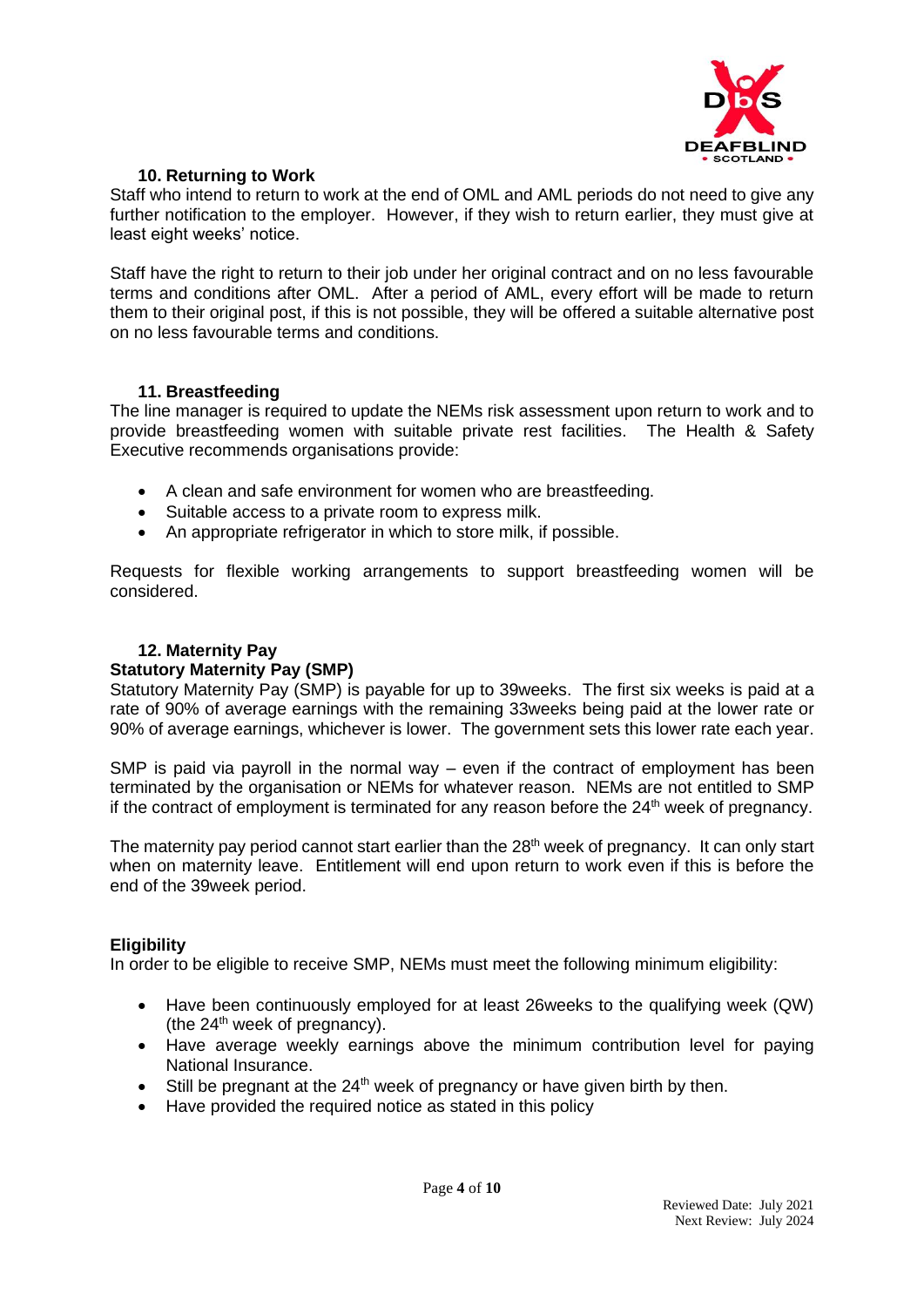

If the minimum eligibility criteria has not been met, the organisation will advise NEMs in writing and provide an SMP1 Form. NEMs may be able to made a claim for Statutory Maternity Allowance (SMA) from their local Department for Work & Pensions.

### **13. Contractual Entitlements**

All terms and conditions stated in the contract (with the exception of remuneration) will continue to apply during maternity leave. The organisation will continue to pay all contractual allowances during the period of up to 39weeks NEMs receive maternity pay.

#### **14. Sick Leave**

Should any pregnancy related illness during the four weeks before the EWC occur, maternity leave will commence the day after the first day of absence.

Absences prior to the last four weeks before the EWC, supported by a fit note or self-certificate, shall be treated as sick leave in accordance with normal sickness absence leave provisions.

## **15. Annual Leave**

NEMs are entitled to accrue annual and public holiday leave during OML and AML. Prior to commencing maternity leave, NEMs should agree with their line manager the dates the annual leave will be taken. If it is not possible to take the leave within the annual leave year, any outstanding annual leave accrued and not yet taken at the end of the leave year period will be transferred to the following year's entitlement. NEMs cannot be paid instead of taking the leave accrued during maternity leave.

#### **16. Pension**

The following rights apply to NEMs on maternity leave:

Any OML when receiving either OMP or SMP, will count towards pensionable service. The benefits during this time are based on the pay NEMs would normally receive under the contract of employment had they not been on maternity leave.

NEMs contributions during this time are based on the amount of maternity pay actually received. The organisation contributions will continue to be paid on the sum NEMs would have been entitled to had they not gone on maternity leave.

The organisation will consult with the administrators of the pension scheme and confirm to NEMs in writing of the options available during any unpaid period of maternity leave.

# **17. Information and Training**

NEMs will continue to receive relevant information relating to the organisation and will be invited to staff training days, as part of the keeping-in-touch (KIT) days. NEMs are not obliged to attend these days and these will be arranged with the line manager under mutual agreement.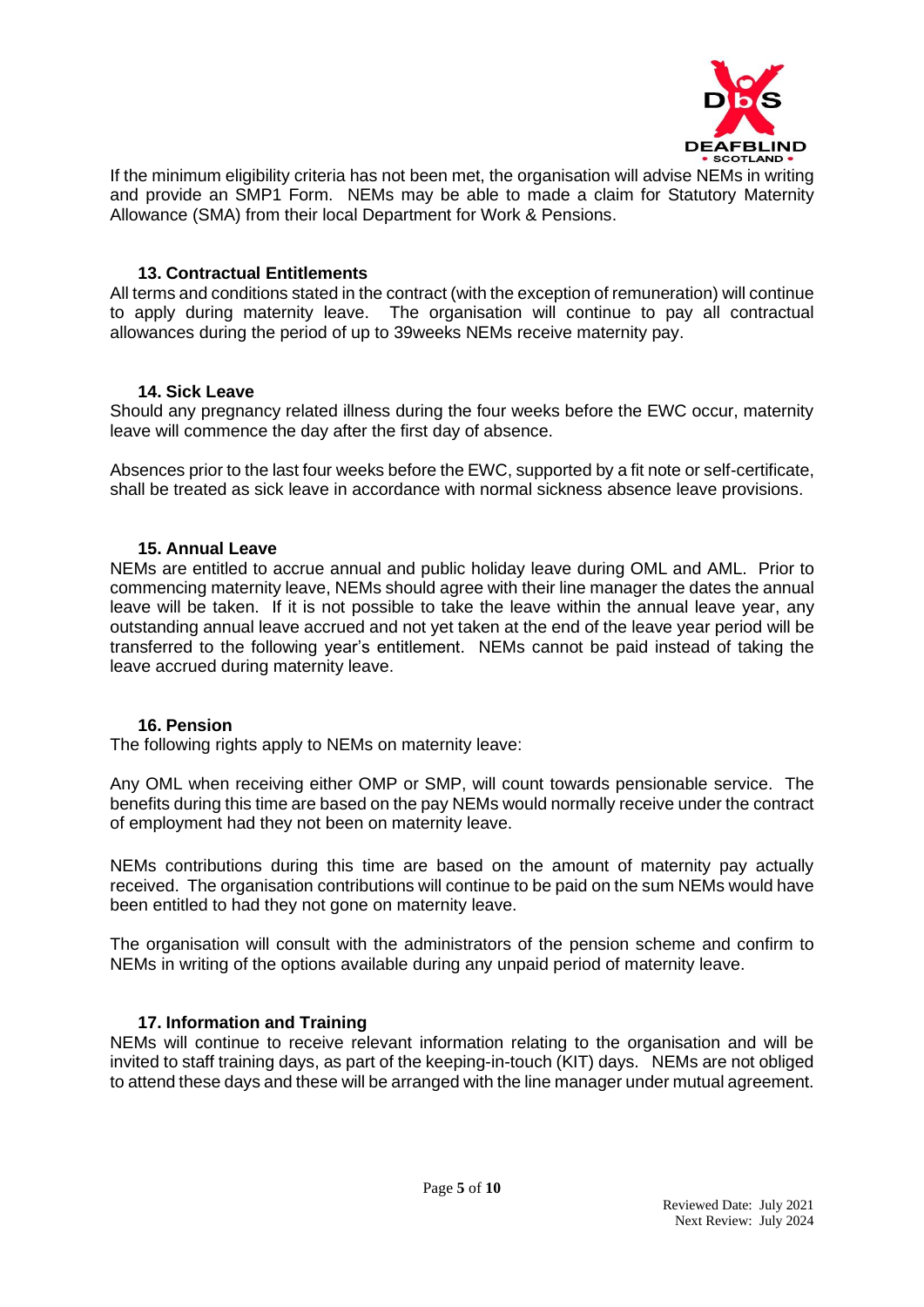

## **18. Resignation During Maternity Leave**

Should NEMs decide not to return to work before the end of the agreed maternity leave period, notice in accordance with the terms of the contract of employment must be given. The termination date may be the end of the 52week maternity leave or any date before then.

If NEMs resign or are dismissed for any reason before the date the OML is due to commence, the right to maternity leave will be lost however, the right to SMP, providing eligible criteria has been met, will be retained providing employment after the 24<sup>th</sup> week of pregnancy is reached.

#### **19. Data Protection Act 2018**

The organisation will treat all personal data in line with obligations under the current data protection regulations.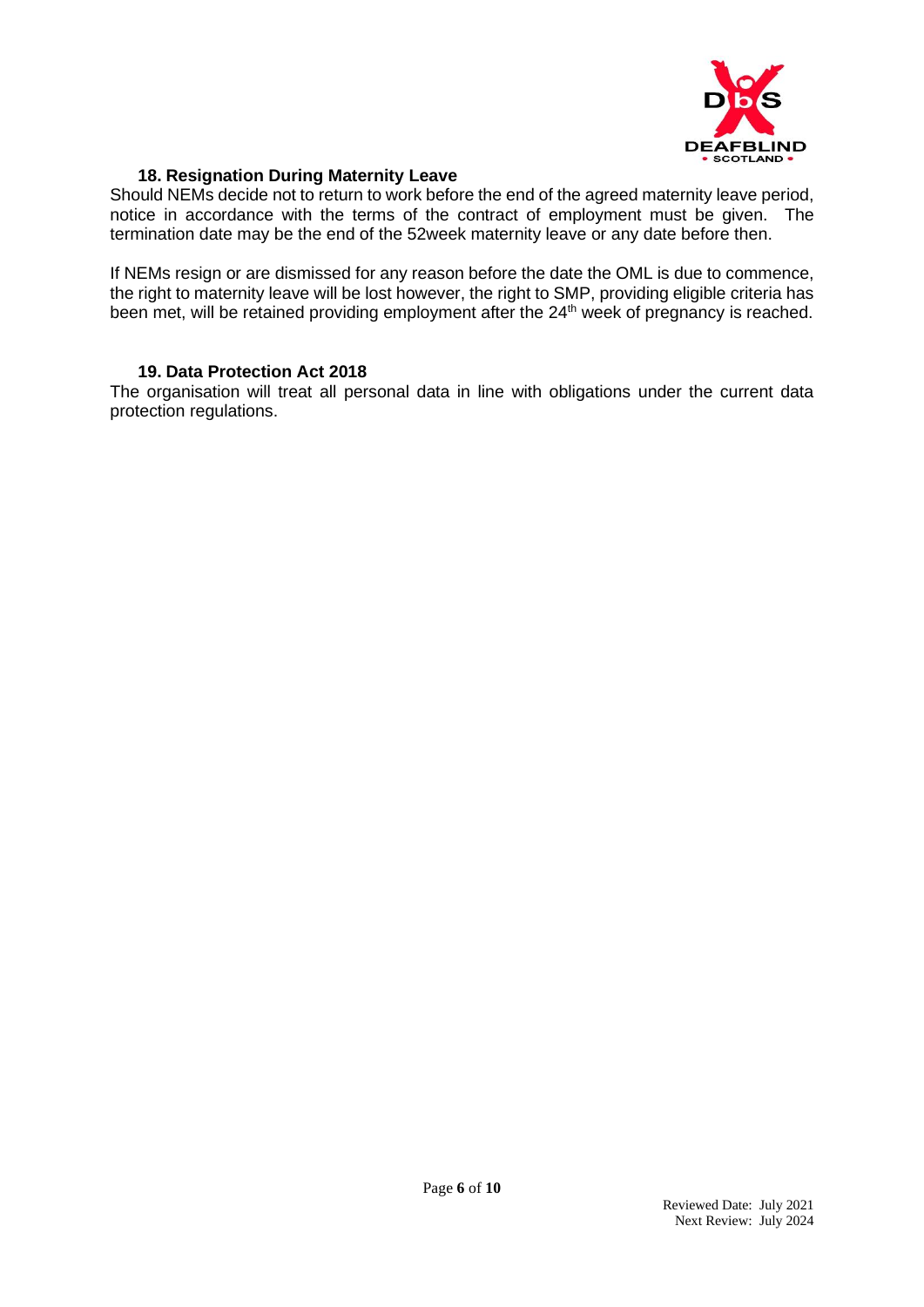

#### **Appendix A Notification of Intention to Take Maternity Leave** STAFF TO COMPLETE and sign

| <b>Staff Name</b>                                                                                                                        |                                                                                             |  |
|------------------------------------------------------------------------------------------------------------------------------------------|---------------------------------------------------------------------------------------------|--|
| Address                                                                                                                                  |                                                                                             |  |
| Start Date of employment:                                                                                                                | Contracted hours p/w.:                                                                      |  |
| <b>Expected Date of Childbirth:</b>                                                                                                      | Proposed Maternity Leave start date:                                                        |  |
| The last day of work will be:                                                                                                            |                                                                                             |  |
| I believe I am entitled to Statutory Maternity Pay Yes / No                                                                              |                                                                                             |  |
| I intend to return to work Yes/ No                                                                                                       |                                                                                             |  |
| I enclose the MAT B1/medical certificate issued by my doctor/midwife/ recognised<br>medical practitioner confirming when my baby is due. |                                                                                             |  |
| <b>Staff Signature</b>                                                                                                                   |                                                                                             |  |
|                                                                                                                                          |                                                                                             |  |
| Date                                                                                                                                     |                                                                                             |  |
|                                                                                                                                          | This completed form should be cont to the line monogener of legat 4 Europlys hefere the FIA |  |

This completed form should be sent to the line manager at least 15weeks before the EWC. It is your responsibility to ensure the line manager receives the MATB1 form as soon as possible. Maternity Pay will not be paid without it and no reminder will be sent.

The line manager will write to you within 28days of receiving this notification, confirming maternity entitlements. To request a change of the date Maternity Leave commences, notify the line manager in writing 28days before the change date.

| <b>LINE MANAGER TO COMPLETE</b>            |      |  |
|--------------------------------------------|------|--|
| I confirm (name)                           |      |  |
|                                            |      |  |
| Will be starting Maternity Leave on (date) |      |  |
|                                            |      |  |
| Signed                                     | Date |  |
|                                            |      |  |

**The line manager should ensure this form is completed and sent to Finance/Payroll no later than four weeks before the Maternity Leave start date. A copy should be held on the member of staff's personal file**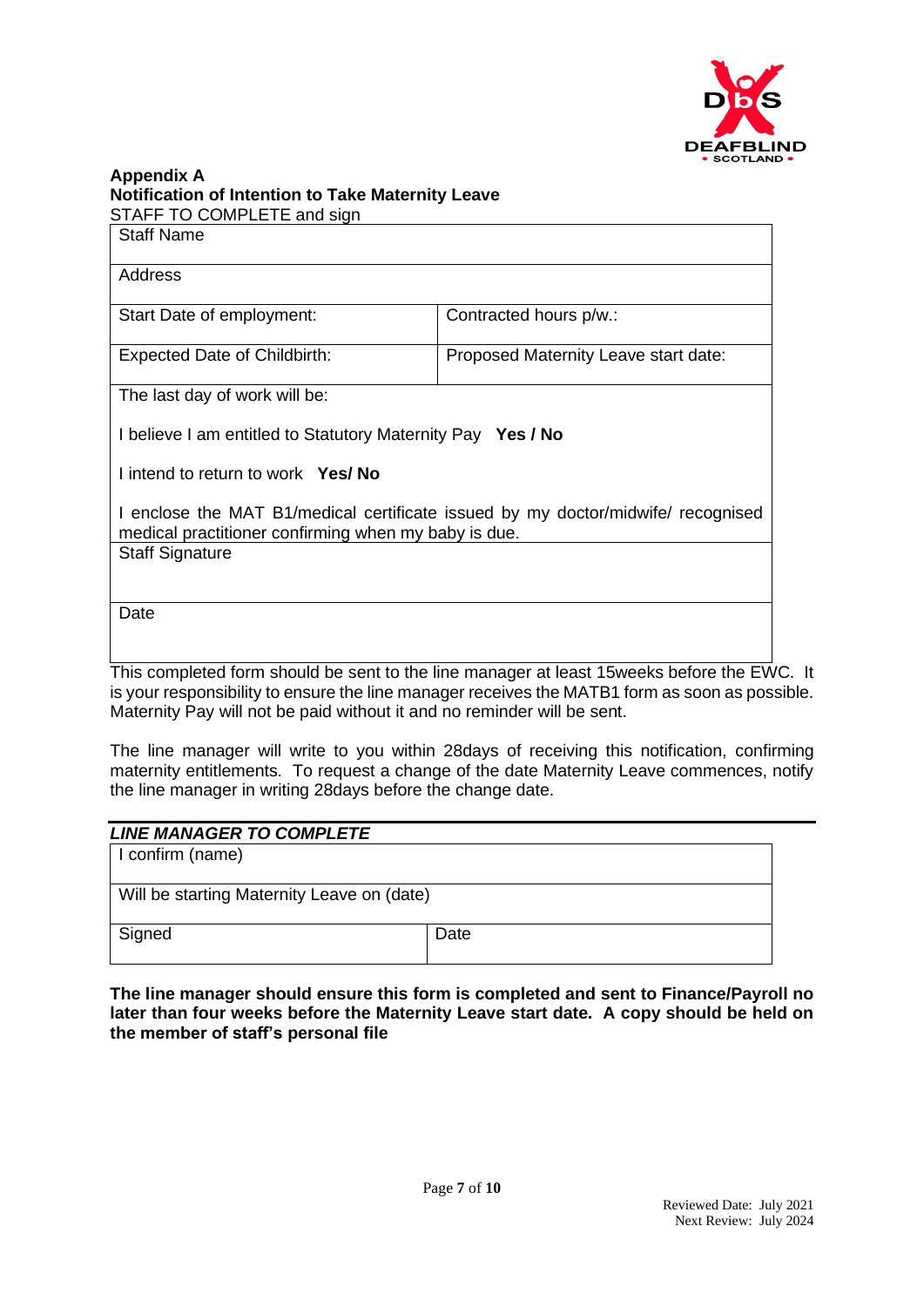

## **Appendix B Maternity Leave Recording Form**

# **To be completed by the manager before the member of staff goes on maternity leave**

| <b>Staff Name</b> |           |
|-------------------|-----------|
| Post              |           |
| Line manager      | Signature |

| Annual Leave entitlement including public holidays                                                        |  |
|-----------------------------------------------------------------------------------------------------------|--|
| Total leave taken including public holidays prior to<br>maternity leave commencing                        |  |
| Annual leave carried over until return from Maternity<br>Leave                                            |  |
| Maternity Leave start date:                                                                               |  |
| Amended date:                                                                                             |  |
| Actual start date:                                                                                        |  |
| End date of maternity leave:                                                                              |  |
| What Maternity Pay is the member of staff entitled<br>to: Statutory Maternity Pay or Maternity Allowance? |  |
| Date entitlement letter sent to member of staff:                                                          |  |
| Keeping in Touch days agreed:                                                                             |  |
| Any other comments                                                                                        |  |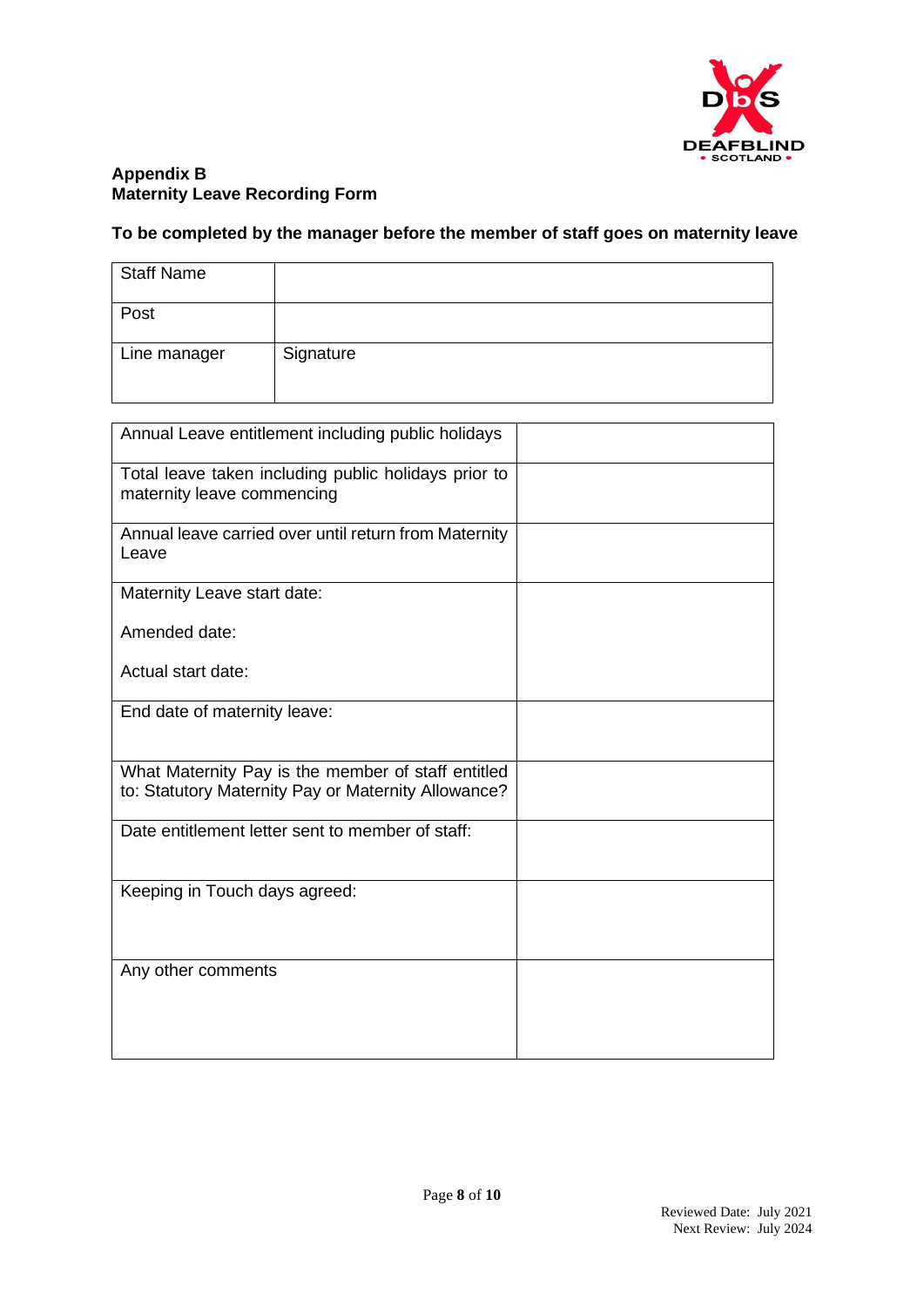

**Appendix C Sample Letter – Confirmation of Maternity Leave & Pay**

DATE

NAME ADDRESS

Dear NAME

# **Confirmation of Maternity Leave & Pay**

Thank you for submitting the Notification of Intention to take Maternity Leave form and Maternity Certificate (Form MAT B1) which were received on DATE.

I note the expected week of childbirth is DATE and confirm you are entitled to maternity leave from your post of JOB TITLE with effect from DATE. Please give at least 28 days' notice if you wish to change this date and start your maternity leave earlier.

Maternity Leave should continue for no longer than 52 weeks in total; your latest date of returning to work will be DATE. You may choose to return prior to this and if you wish to do so please give at least eight weeks' written notice of the intended return to work date.

As you have completed 26 weeks' continuous service at the  $15<sup>th</sup>$  week before your baby is due and earn more than the lower earnings limit for paying National Insurance, you are be eligible for Statutory Maternity Pay.

OR

As you have not completed 26 weeks' continuous service at the  $15<sup>th</sup>$  week before your baby is due OR do not earn more than the lower earnings limit for paying National Insurance, you are not eligible for Statutory Maternity Pay and will need to apply to your local Department for Work and Pensions to apply for Statutory Maternity Allowance.

For the first six weeks of maternity leave, you will receive 90% of normal pay and for the following 33weeks you will receive Statutory Maternity Pay at the flat rate. At the conclusion of this 39week period you will not receive any further pay until you resume work.

Please let me know if there are any aspects of your work pattern/routine which are causing concern or putting you at risk during your pregnancy. Please advise if you wish to take time off to attend antenatal or parent craft classes during usual working hours.

During maternity leave, you have the right to request up to ten keeping in touch' (KIT) days. You can work up to ten days during your maternity leave including attendance at training events with exception of the first two weeks after giving birth. Please let me know if you would like to take advantage of these days as they cannot be taken without mutual agreement.

Your annual leave will accrue during the maternity leave period. I will discuss with you the arrangements for taking leave before and after the maternity leave period.

Should you give birth earlier than expected or there is any change in relation to your intention to return to work, please notify me as soon as possible.